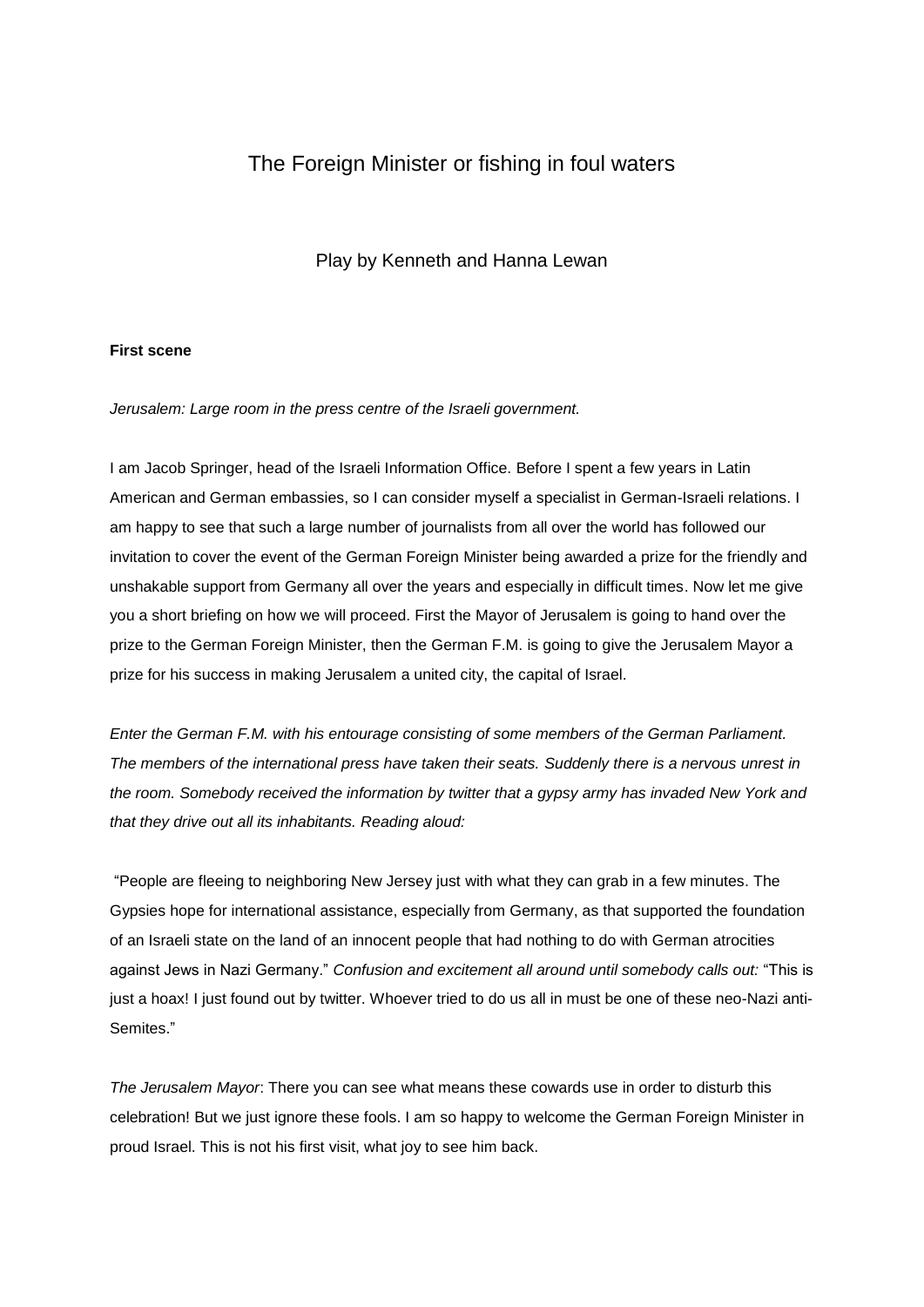*F.M.* I am also delighted to be here again. Whenever I step on Israeli ground I am overwhelmed with joy, when I´m here I´m overcome by a feeling of patriotism which I don´t have for my own country.

*Jerusalem Mayor*: Are you content with the hotel arrangement we selected for you and are you treated with due respect?

*F.M.:* How kind of you to ask me. For a country that is surrounded by enemies your hospitality is overwhelming. The Germans could learn a lot from you.

*Mayor:* Oh, how I love to hear this. So I can forget my qualms that you have come here only to sniff about. I say again and again: Where would we stand without good friends like you who hold up the good reputation we enjoy all over the world. Everybody understands why at times we are forced to break human rights under special circumstances.

*F.M.:* When we were accepted as members of the United Nations we swore to uphold human rights all over the world. Also now I will keep my eyes open to see if certain violations can be justified. But don´t worry, I´m sure I will not find anything that justifies the growing suspicion about Israeli actions against the Palestinians. The question is rather, how many human rights can a country grant that is surrounded by hostile countries. You cannot be put on the same level as former South Africa where people were thrown into jail, tortured and humiliated without any reason or moral right.

*Mayor*: You hit the point. We can always rely on you. There is so much trust you put in us, wonderful!

#### *Exchange of the prizes, mutual expressions of thanks.*

*Heller, a German journalist*: "May I put a question to the Mayor of Jerusalem?"

*Springer*: "This is not the place to ask questions. You are only here to witness the exchange of prizes."

*Mayor*: "Oh, let us hear what this beautiful young lady wants to find out."

*Heller*: "On my way here I passed the dilapidated Old City. Suddenly I came about a very new part of town where obviously old houses had been torn down and the old inhabitants removed into new quarters outside the city. I was told that nearly all of the people living in the recently constructed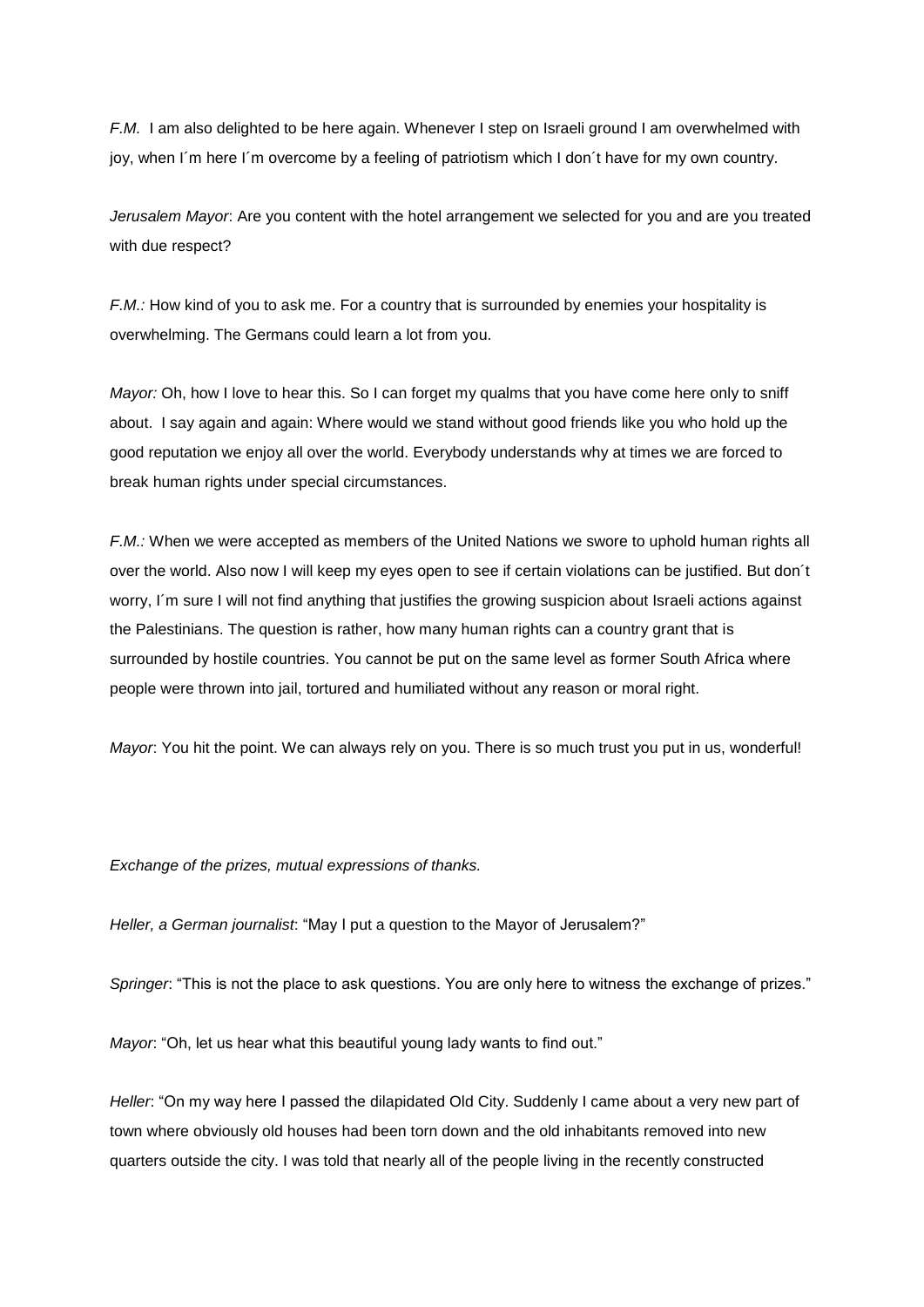modern quarter were Americans, Jews to be sure, but as American as the stars and stripes. Can you explain that to me?"

*Mayor*: "The apartments there are very expensive, not everybody can afford to live there."

*Leyla, a Palestinian student*: "Why don´t you tell the whole truth? You and your greedy landsmen are throwing out the Palestinian owners and hand over the property to prosperous Jews. That´s why the Americans are living there now."

*Mayor*: "Just a second, young lady, fact is that the Arabs never had a heart-felt relationship to this town. Before I took over responsibility for Jerusalem the Old City was in desolate shape. In the out-oftown areas where we placed these people they feel much happier."

*Leyla*: Did you hear this? This is the voice of our new colonial occupants. This contempt of the weak! He knows better than the victims what is better for them!"

*Mayor*: "I have a clean conscience. You have to go along with progress and that is all we are doing."

*Jacob Springer:* "Now let´s get on to business. I´m organizing the accompaning program for the international press. We had a number of suggestions and wishes but for the lack of time I can only consider two. One group is going to visit the sites of our archeological excavations and the other is going to look at one of our settlements. Please sign up for one of these groups."

*All of a sudden a woman journalist holds up her hand and calls out:* "I would like to see the surroundings of a settlement to find out how they are prepared technically."

*Jacob Springer:* "Alright, we have nothing to hide. Those who want to join this group stay with me. The others can enter the busses waiting up front."

*He orders a special vehicle for the small group and they go outside to wait for it. A large military jeep stops in front of them and they get in together with J.S.*

*J.S.* "Unfortunately we have to pass our protection wall first and then a few control posts, but all these are necessary to keep the terrorists away from our territory. I´ll first take you to the place where one of our chief planners is working today."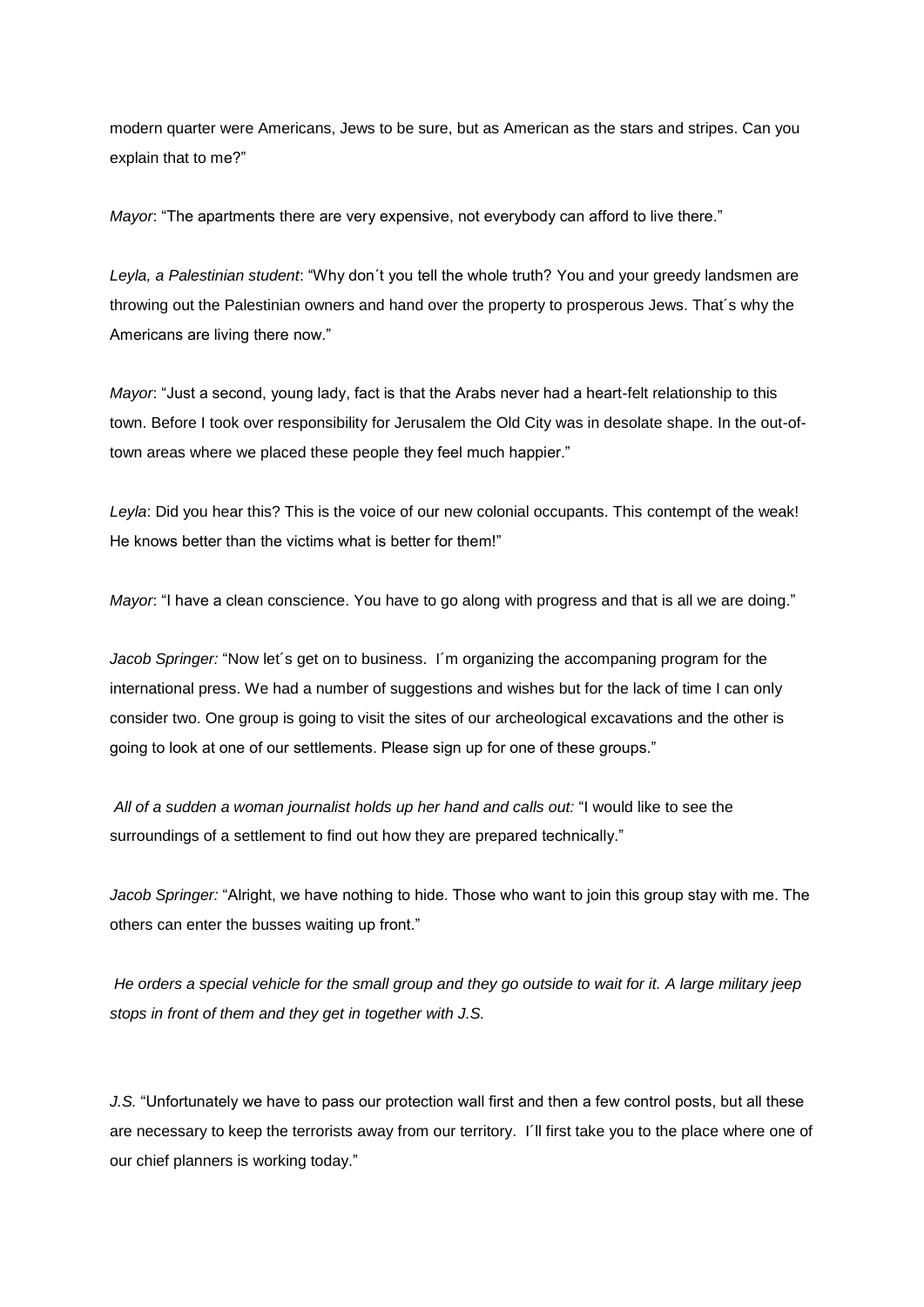## **Second scene**

*They stop next to a village where they find Mr. Kraken sitting behind a folding table with a construction drawing in front of him. He is smoking a cigar.*

*One of the journalists:* "Oh, you seem to be in such a splendid mood. This a dangerous job you are doing, right?"

*Mr. Kraken:* "Oh no, I love this job. Our politicians are calling out so many new construction sites every few weeks that we have trouble to carry them all out on time. I get a lot of positive feed-back from the people I do all this work for. Yesterday we celebrated an exciting roofing ceremony in Samaria with a group of Russian Jews. In the end they all sang our national anthem. And that all by heart! Meanwhile the soldiers that accompany our building activities keep an eye on the Arab workers*.* We must constantly have an eye on these bastards. They are jealous of our achievements and you can never tell what they´re up to. Look at the skyline of this wonderful settlement up on the hill! Isn´t it beautiful? Now, one thing after the other. Today we start on developing the fields in the next village."

*Springer aside to Kraken:* "Can´t you hold back a little when you are talking to these journalists?"

*A journalist:* "You move ahead like a steamroller!"

*Kraken:* "Oh, you are right. Steamroller, that is the right way to put it, a splendid expression! We move on like steamrollers, but we are a creative power, we are building the Israel of to-morrow! We construct a lighthouse for the whole world!

*A journalist:* "And the Palestinians who have to leave their homes and their land?"

*Kraken*: "I don´t give a damn about what they think or do. One cannot make an omelet without breaking eggs. Let them have a sit-down in front of their houses or climb on their olive trees, the more fanatic ones will throw a few stones. But as soon as our soldiers turn up with their tear gas grenades the spook is over. One thing I must say for the Arabs, they are just as stiff-necked as we are. They would never leave by themselves. They don´t want to realize that their presence here is no longer accepted. They make a lot of fuss, they are wasting their time and ours, too. For years we have been offering these people to take them safely over the border. The Jewish Fond is ready to supply the necessary busses for their transport."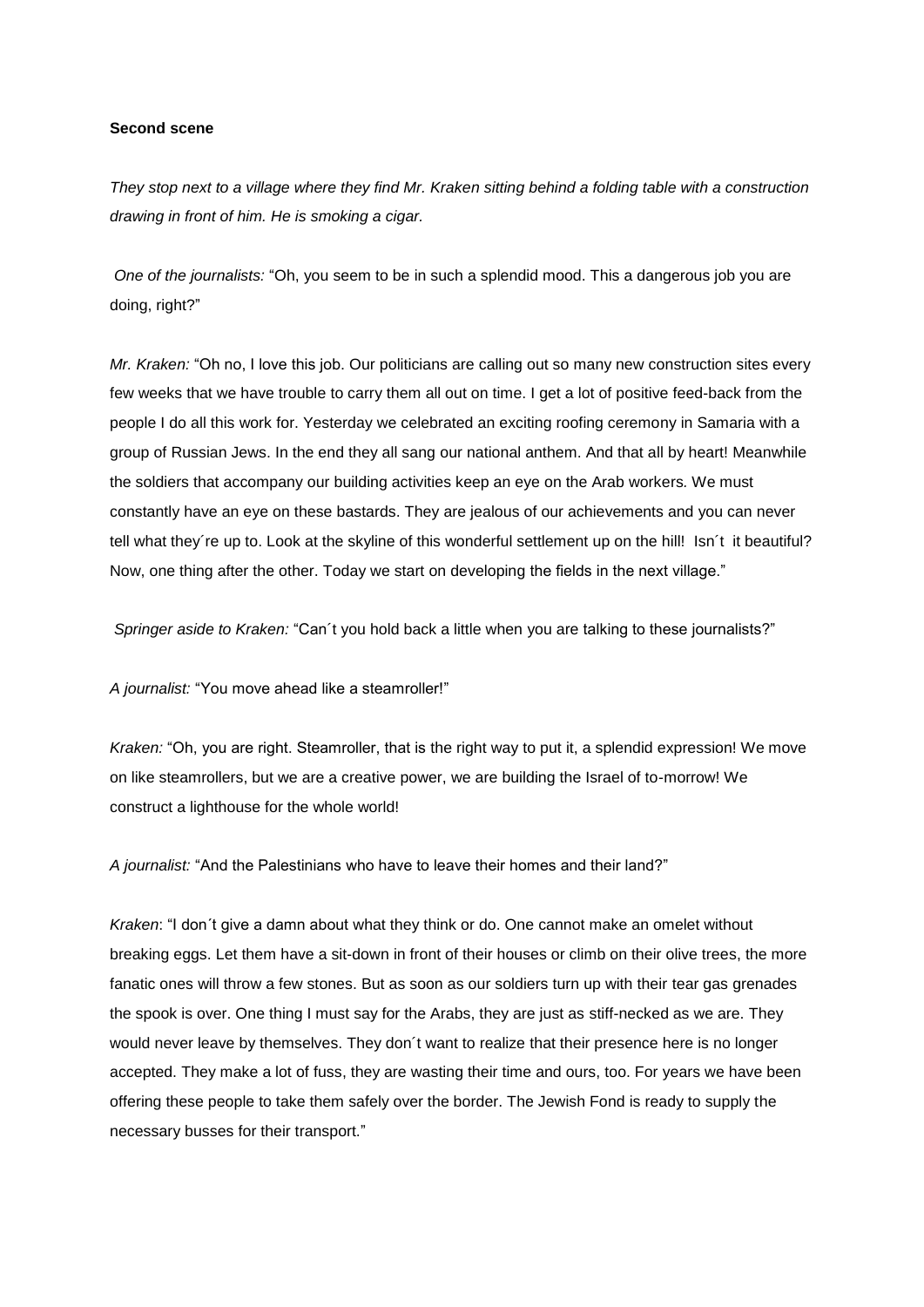*Journalist:* "You have such a devil-may-care attitude, you are very honest! Look at the Israeli press representative who accompanies us. He looks very upset, he is chewing his nails."

*Kraken:* "Don´t mind him, he always wets his pants when we talk business. He always worries about the impression we might make on Europe, especially on Germany, one of our main supporters. He says that political support for the Palestinians has grown, but that is unimportant. The people that really count are on our side. They say Israel has the right to defend itself no matter what we do. And that we are the only democracy in the Near East. Listen, we are observing Germany very closely. As soon as any important politician in that country would dare to speak up against Israel they would get in trouble with our supporters in the US and the Jewish associations all over the world. Everybody knows what we are doing here. When we shit the Arabs on the head they say we bring the desert to bloom. At least we are using biological fertilizer! Ha, ha! Let them talk about human rights. They have about just as much power as the Salvation Army.

*Journalist:* You are incredibly outspoken!

*Kraken:* We don´t have to make a secret out of what we do. As long as they let us get away with it! I have to go on now. My men are waiting for me at our next development site. Just follow me.

### **Third scene**

*An imposing farmhouse on the outskirts of a village. Mrs. Heller and Springer sitting in the yard at a spread table. They are going to have olives, flat cake and tea. A boy is swinging back and forth on the branch of a tree. An olive grove in the background.*

*Farmer´s wife to Heller*: And you come from Germany? We have a daughter in Munich. She would have liked to come home after completing her studies, but…

*Farmer*: "Take more of the fresh olives. We are lucky that we still have forty olive trees left. Some of our hundreds of years old trees were chunked in pieces, burned or bulldozed. "

*A young man appears at one end of the stage and looks around.*

*Farmers wife*: "Look at how inquisitively his eyes wander about."

*Farmer*: "I have seen him before and I asked him what he wanted. I thought he wanted to visit Nabil, our oldest. Nabil is looking for work. Yesterday he heard that they are looking for construction workers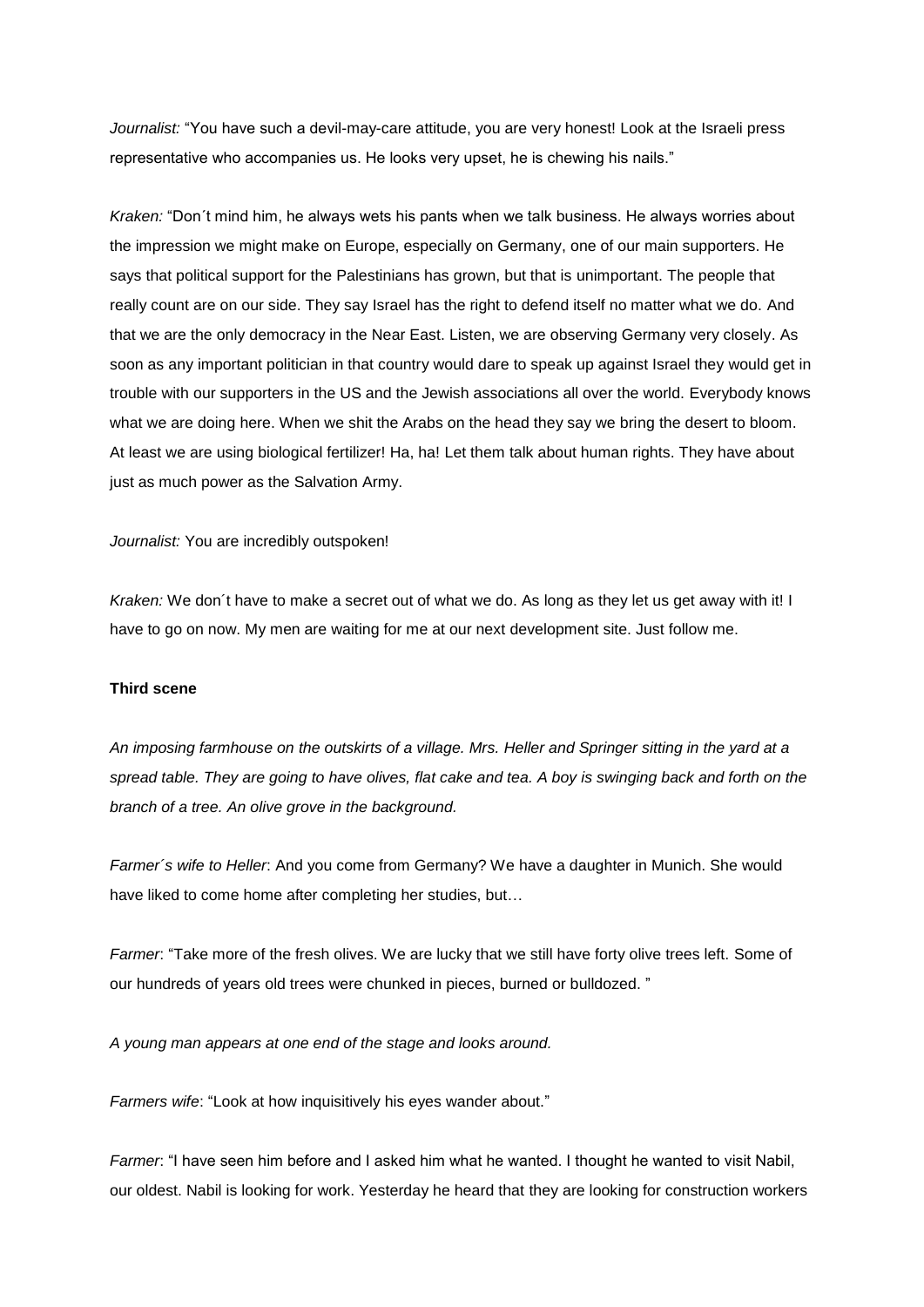for the new settlement on top of the hill. He was bitter when he left the house. He feels miserable that he has to betray his own country to find a job."

*Farmer´s wife*: "Look at, the guy´s taking a picture of our house!"

*Farmer*: Just let us wait and see."

*Farmer´s wife*: "Another one of our sons is in prison. He is no criminal! Allah may protect him. In rage he hit an Israeli soldier. The military government had forbidden us to enter our pasture. Some boys threw stones at the soldiers who were standing around there. But they missed their target. All the same the whole village was put under house arrest. All young men were interrogated. They forced our son to walk on all fours and bark like a dog. Then they beat him and screamed: "Get up, you dirty Arab." He jumped on his feet like a stroke of lightning, tore the striking stick out of the hands of one of the soldiers and hit him over the head."

*Farmer*: "A proud young man cannot simply take such a humiliation."

*Wife*: "Now look at the guy! He turns his eyes in direction of the settlement up the hill!" Our pasture land was up there. The kids used to ride up there on the back of our donkey. We had more milk, butter and cheese than we needed, so we could sell some on the market. After they confiscated our pastures we had to sell our animals. Now we buy dairy products with Hebrew brand names.

*Wife again*: "That man really worries me."

*Farmer*: "Maybe it`s someone from the Jewish Fund. Last week that big-mouth with a cigar was here. He threatened us. "If you don't get out of here soon we'll confiscate your property. If you are cooperative we will even give you some money for it. The bulldozer is going to come anyhow." " I said to him: Allah will punish you all!" He only laughed and said that his money could do more for us than Allah. Then I told him: "We will never sell Palestine!" *The farmer to his guests*: "Would you like to see our remaining olive trees?" *The group leaves the stage to go and look at the trees. In comes Kraken, accompanied by a settler. He spreads out a construction drawing on the table after swiping off the dishes. You can hear the noise of some bulldozers in the background. A number of farmers who are alarmed by the noise enter.*

*Settler*: "What the hell is going on here?"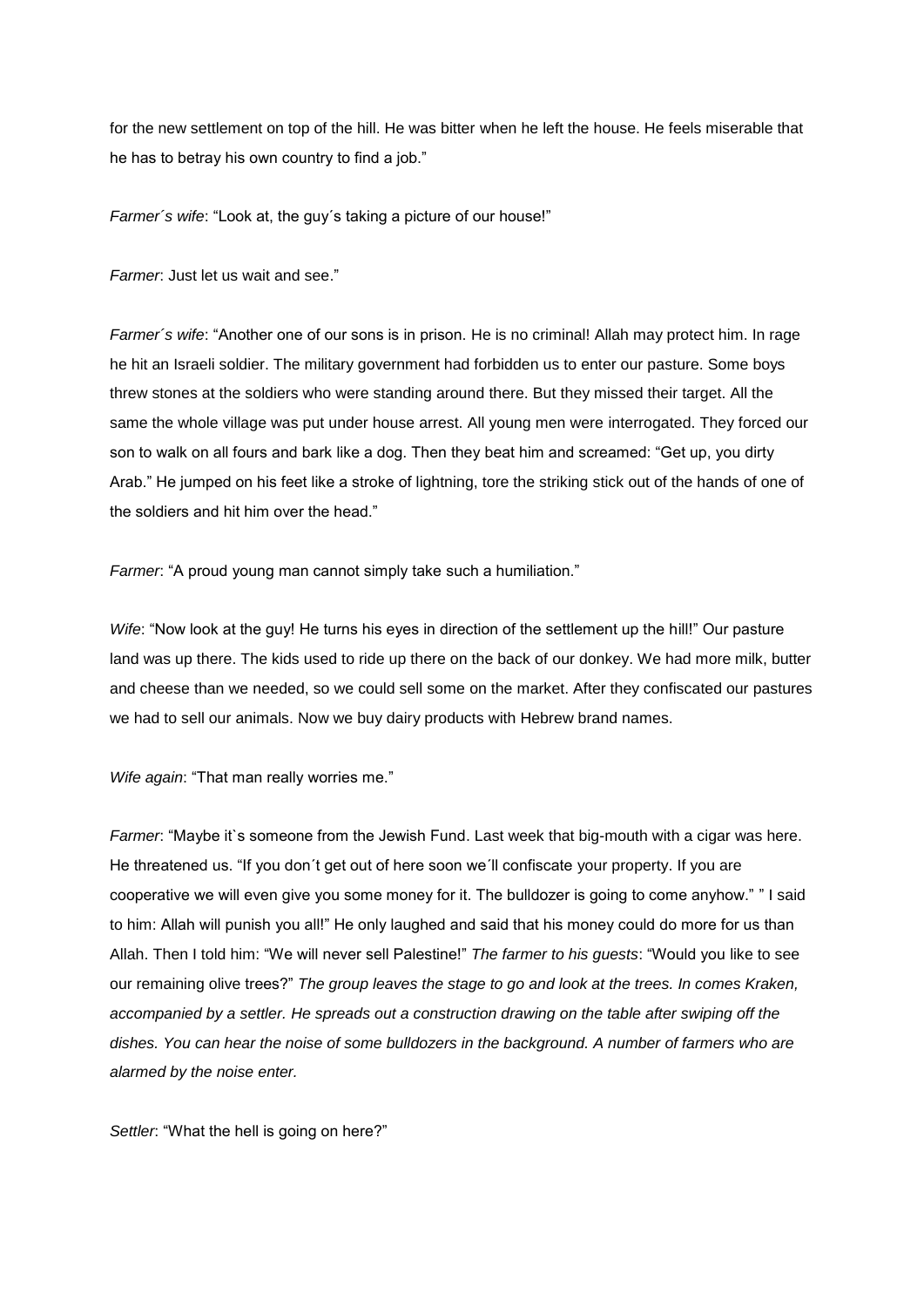*Kraken*: "Oh, these peasants are just a plague! As soon as they hear something it is as if you were stirring up a heap of cockroaches. You only need to disturb one and then they all crawl over one another.

*The farmer, his wife Springer and Mrs. Heller are being thrown out of the olive grove by a soldier.*

*Farmer, addressing his neighbors*: "Dear friends, I thank you showing you compassion. When the soldiers came rushing towards the trees we took each other by the hands trying to protect them. Husam climbed a tree but they pulled him down. Then they drove us all awa

*Farmer´s wife*: "Now they´re cutting down the trees. Another moment and they will head for the house!"

*A neighbor*: "Allah, help us!"

*Another one*: "God, free us from this plague!"

*Farmer*: "Allah, how much longer will we have to suffer this violence?"

Kraken: "Get out of our way! We are going to tear down this hut."

*Neighbor to the farmer and his wife*: "Where are you going to stay now?"

*Another one*: "You can all come to our house. We´ll make room for you."

*Farmer´s wife*: "We will endure also this tragedy with dignity. We must stay heads-up. We must not let them drive us away! We stay here in our country."

*The boy starts singing a Palestinian Resistance song*:

They are entering our houses without knocking at the door Can you see the greed in their eyes? Can you sense the violence in their guns? They tear down our homes and walls And leave us nothing but stones. But we will not wave the white flag.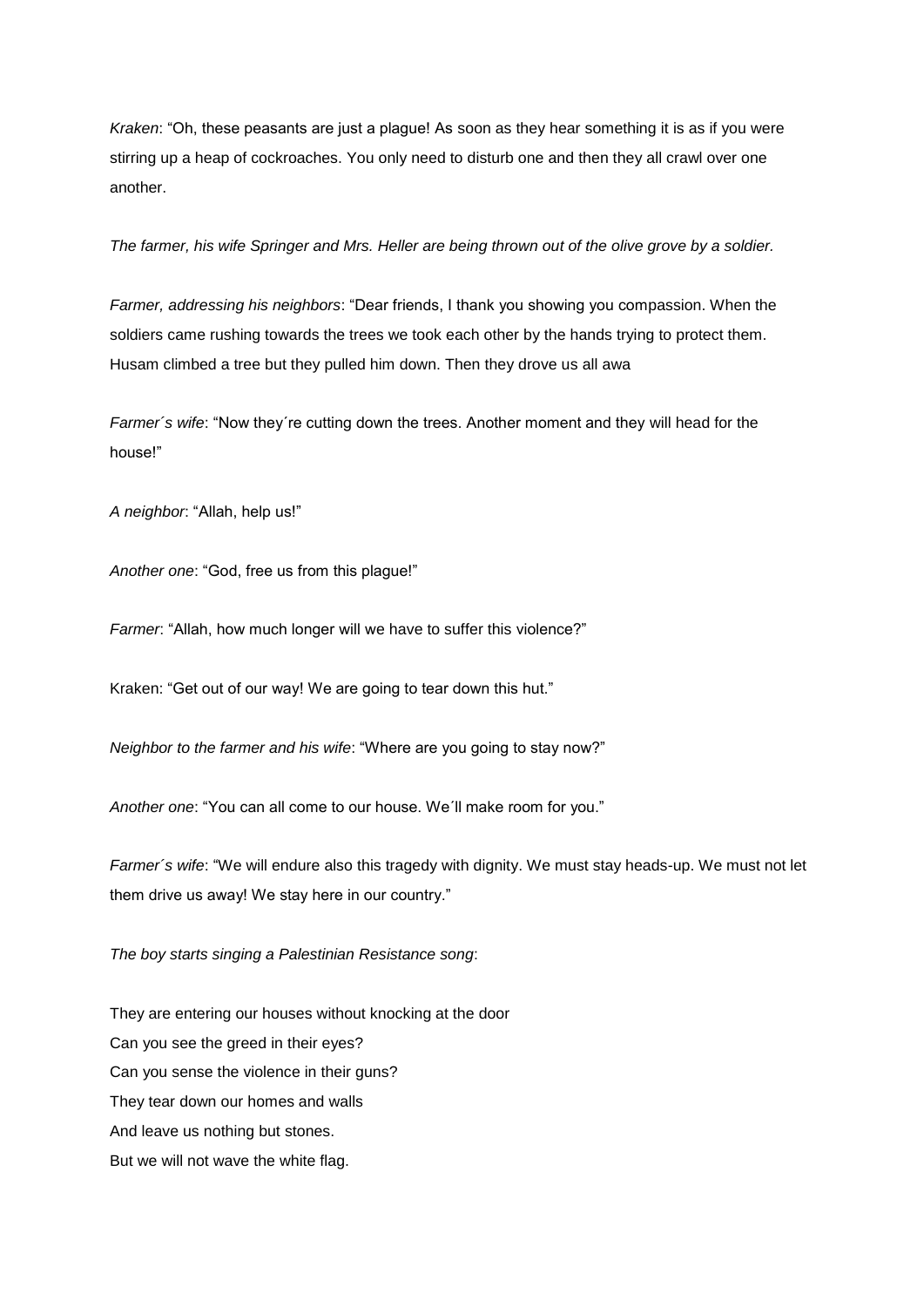*One of the soldiers and the settler are walking up to the Palestinians.*

*Soldier*: "What are you hanging around here?"

*Settler*: "Piss off!"

*Husam*: "You better piss off! Get going! Out! *He picks up a stone and throws it*. "This one is for my father. And that for my mother! And this one is for Palestine." *The last stone hits the settler. The boy runs away. The soldier rushes after him and shoots. The farmer followed by Springer, run after them. Both carry the boy back on stage.*

*Farmer*: "My little boy is dead. He always loved to ride on the donkey."

*The mother screams and throws herself on the boy. The soldiers scatter the crowd. Everyone out except for Kraken, the soldier and the settler. After a while you can hear a loud noise in the background.*

*Members of the second group who were visiting the excavation sites come onstage. Shortly afterwards the members of the first group arrive. The German Foreign Minister and his entourage are in it. They were all held back by a road-block near-by. All the roads leading to Jerusalem have been shut down completely for fear of an uprising. They had to leave their busses and were taken in by military vehicles and try to find a way out without success.*

*One of the group*: "What´s up here? We were held up by a huge crowd. Hundreds of people gather in the streets."

*Kraken*: "Come on, dear man, calm down. Why do people always get upset by trivialities? Look at my construction drawings," *holding up a few sheets of paper.* "They are for the settlement extension we are planning here."

*Another member of the group*: "If you keep going on like this you will lose the support of a lot of important people."

*Springer whispering to Kraken*: "We better slow down on this. We are surrounded by journalists aiming their cameras at us."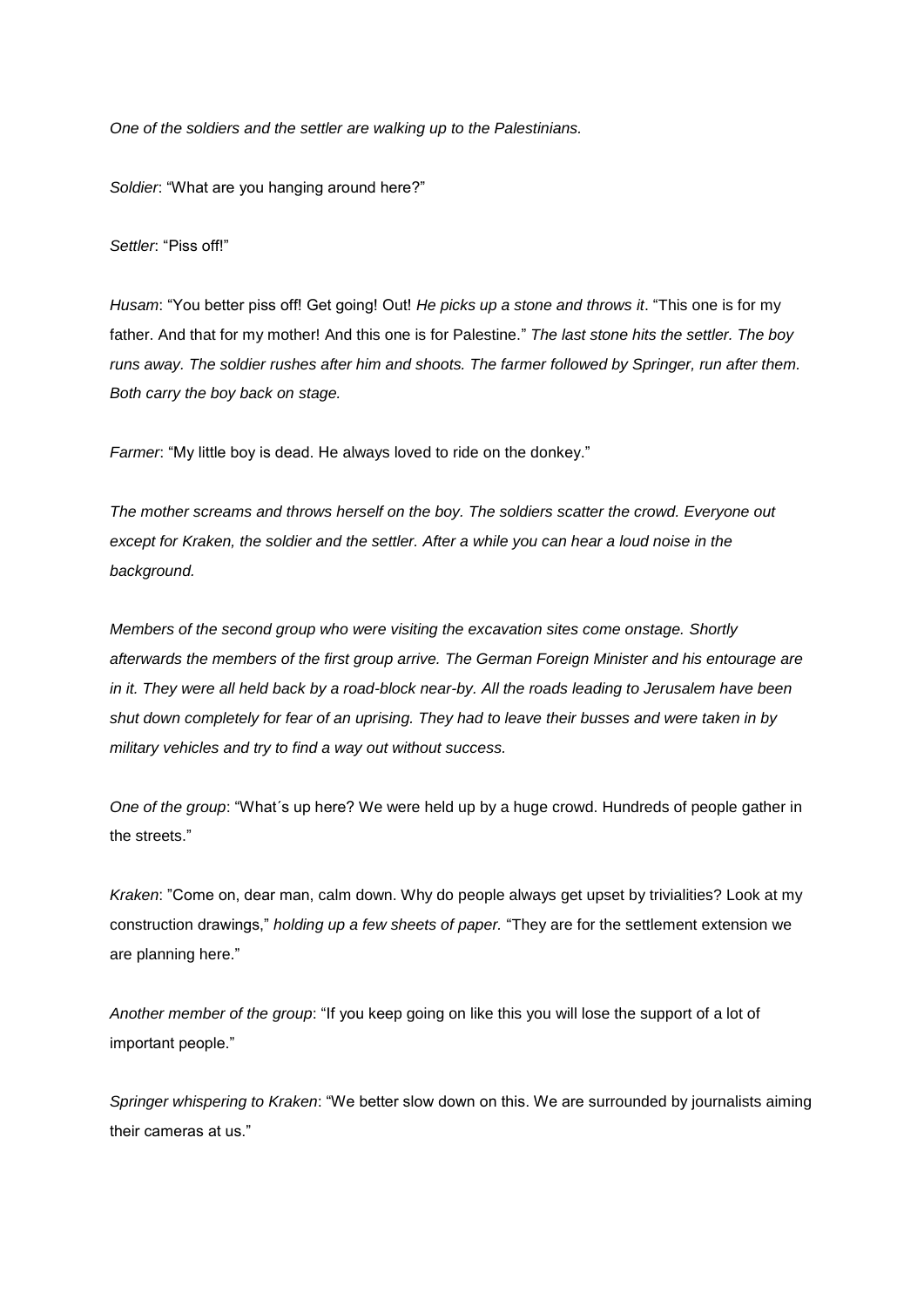*Kraken*: "All we have to do is tell them that Zionism a freedom movement. That´s what they love to hear! Ha, ha!"

# **Forth Scene**

*Springer standing on the shoulders of a strong young man*: "I can see a huge crowd gathering in the streets. Somebody is holding up a picture of the dead boy. Now look at, someone is throwing a stone at one of the soldiers and hits him in the middle of the face. They are calling for assistance. There´s a jeep rushing down the street and soldiers jump out and run around a corner. They are heading for the school. Jesus cripes, the crowd is just pulling me off my feet." *He, Heller and some others are being pushed up to the front of the school. They can see how the soldiers storm the school yard.*

*Springer*: "I can see Mrs. Heller on the top of the roof holding up a camera. Goodness gracious, she is taking pictures of all this!" *Springer takes out his handy and calls the officer in charge of the operation.* "Listen, there is a woman journalist taking pictures from up the roof. You better compliment her down." *He takes out his handy again.* "Don´t handle her too gentlemanlike. Get her down here."

*In comes Heller, being pushed by a soldier and protesting heavily. He takes her camera and throws it to Springer who removes the film from it.* 

*Heller*: "No, for God´s sake, no! I saw how the soldiers stormed the school. They were wearing gasmasks and had sticks in their hands. Suddenly children were jumping out of the windows, one after another. They all lay around and screamed. They looked like first-graders. Apparently they could not get up anymore. I had everything on my film."

*In come three soldiers, two of them pat each other on the shoulders, the third drops on a stool and rests his head in his hands. He seems confused.*

*First soldier*: "The Arab doggies are yowling."

*Second soldier*: "Yowling dogs don´t bite."

*First soldier*: "And they don´t throw any stones, either."

*Second soldier*: "Well said, ha, ha". *He points at the third soldier*. "What´s the matter with him?"

*First soldier*: "Looks like a case of war-weariness."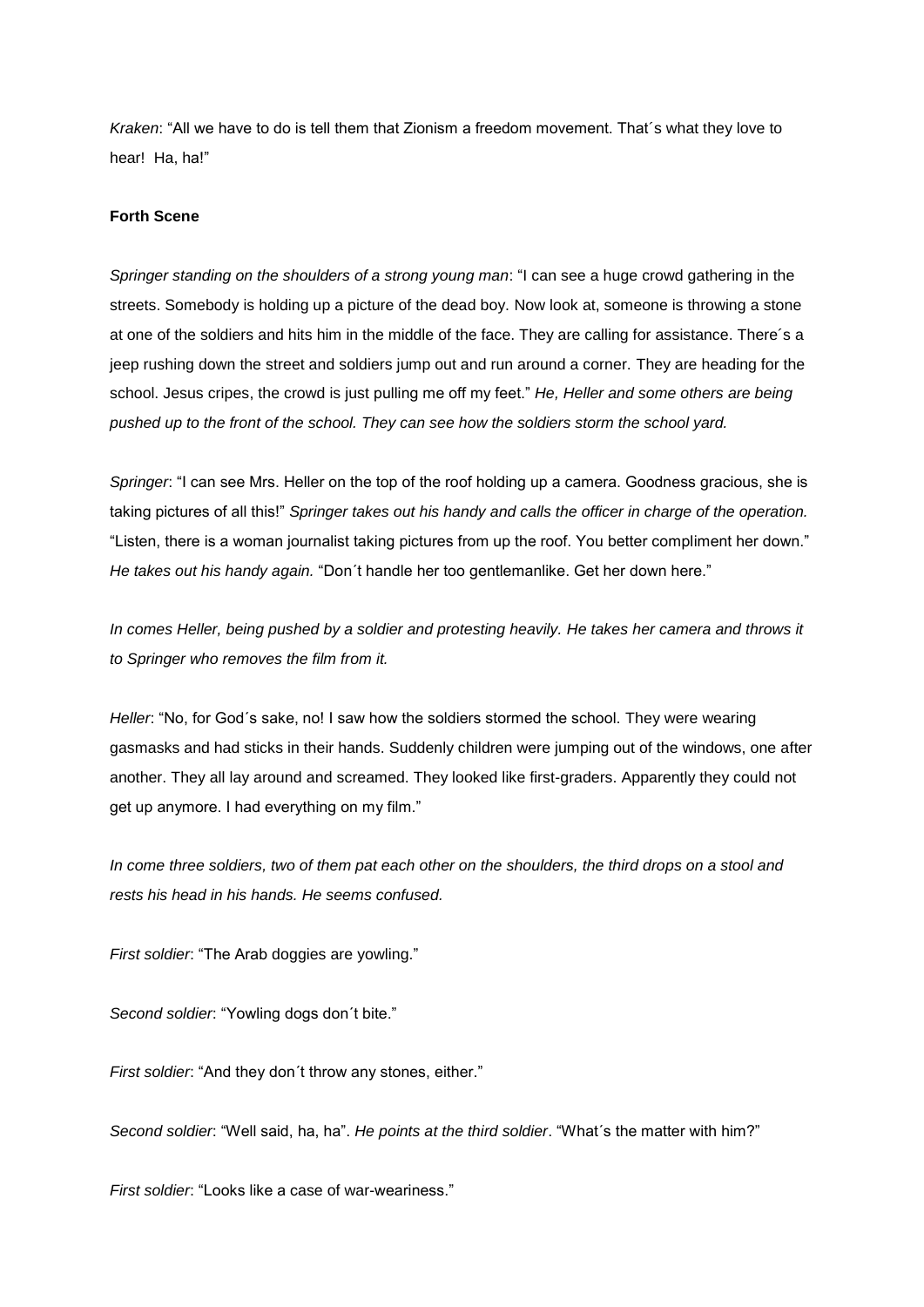*Both go off-stage. In the background children are being carried by on stretchers. The third soldier turns his head away, Springer goes to him and bends down to see his face.*

*Third soldier*: *He points to the children*. "And I was one of them who did this! We were told that one of our comrades had been hurt by a stone. We got the command to throw teargas into the classrooms. We went in there. I opened one of the doors. The children were sitting in their benches looking at me fearfully. I heaved a canister in there and slammed the door. I had to stem my weight against the door otherwise they would a have all come out. When we opened the door a while later the whole swarm came tumbling out all befogged. Some of the kids had jumped out the windows. And I did that! We must have scared them to death! And we had no reason to believe that these were the children who had thrown stones."

*Springer*: "You poor fellow, you are burdened with a highly sensitive conscience." *To the others*: "He reminds me of the Israeli soldiers during the Six Day War. They were fighting with broken hearts." *To the soldier:* "Don´t torment yourself anymore. You only did what had to be done. Dangers may lurk in any classroom. Head up!

*Soldier*: "You understand me. I´m not a criminal! I grew up in a kibbutz, I´m a Socialist. What made me do that? Why didn´t I think twice before I did that? After it I went down to my officer and said to him: "Don´t ever make me do anything like this again! He just laughed at me. It is all so terrible."

*Heller to Springer*: "Is he any better than the others?"

*Springer*: "He has a tender conscience. But the difference won´t make much of a difference. Let´s see."

*Heller*: Oh, what a stirring story! His own officer laughed at him. He saw through him." *To the soldier*: "He laughed at you because he saw that he had a hypocrite before him. Didn´t you know that you were going to attack helpless children? You did not complain about the command until you had carried it out. And you haven´t sworn ever to do this again."

*Soldier*: "You come from Germany, don´t you. With your Nazi background how can you dare point a finger at me? I am sacrificing my life for the safety of my endangered country and you side up with our enemies!"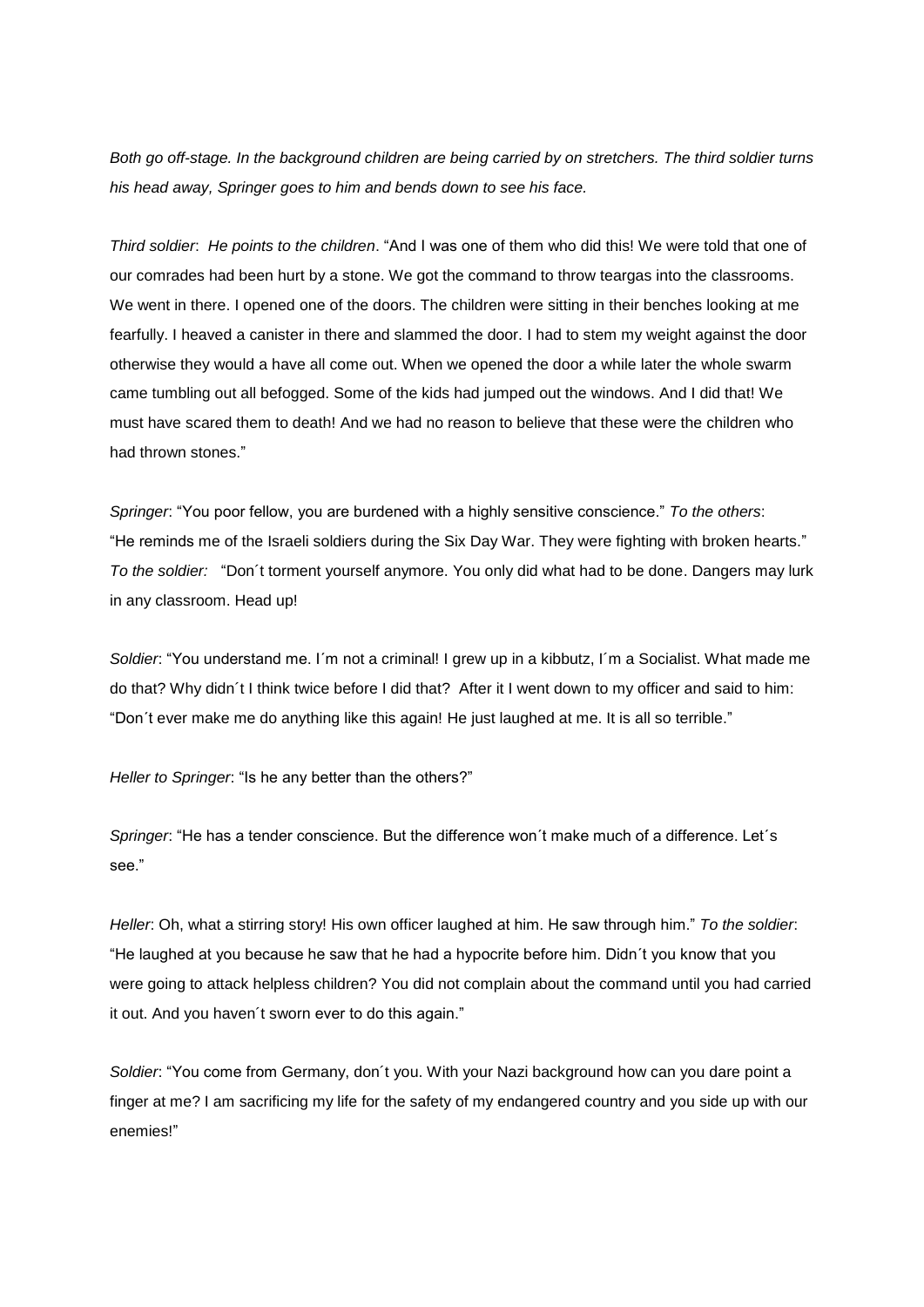*The members of the first and the second group, including the German Foreign Minister and the members of the Bundestag have entered the stage. They were held up at a nearby checkpoint which was hermetically closed because of an expected uprising in the close neighborhood. They had to leave their busses and continue in military vehicles trying to avoid the crouds.*

*Springer to Heller*: "You should be ashamed to take the side of the Palestinians. They do not want to recognize the legitimate right of the Israelis to construct settlements on their own land. After all, it belongs to us and the Palestinians have only been squatting on it for years without ever paying any compensation. So they better stay quiet and leave this land as soon as possible!"

*Heller*: "Oh, that´s a new way to look at this tragedy. I only tried to help this young soldier to be honest with himself. There are lots of people everywhere in the world who know all that´s going on here. But nobody speaks out against it because it is not beneficial to their careers or because they just don´t care about anything except the next football game. And there are those who just want to polish up their image by jumping on a moving train."

*A.M. to Heller*: "Shame on you! You insult our best friends! You have no right to give them a lecture. All we should do is to atone for the incredible crimes we have committed against the Jews!"

*Heller*: "I can´t see why a people that has nothing to do with the Nazi crimes should pay for our horrible past. The least we should do is to compensate the Palestinians for the unbelievable sacrifice we are demanding from them. We should honestly support the very modest demand of the Palestinians to have their own state within the borders of 1967. After all, that is only 22% of the land granted them by the UN in 1948. And what do we do instead? We pay lip-service to the official demands to recognize the rights of the Palestinians and weakly criticize the Israelis for the settlements it is constructing. This means stealing the rest of Palestine until nothing will be left to be given back."

*Everyone leaves the stage except Springer. He looks ponderous. All of a sudden he exclaims*: "That sounded logical to me what this German journalist said. What if we took advantage of the Palestinians all these years without seeing their plight? Without recognizing their right to stay here in the country they lived in for centuries? I start to feel ashamed for my own country! I have to go after Mrs. Heller and try to explain to her that I turned my mind and that I've come to fully support her point of view. I want to apologize for what I have said to her before."

*Springer leaves the stage and tries to catch up with the group. After succeeding he goes over to Mrs. Heller and apologizes for his previous behavior.*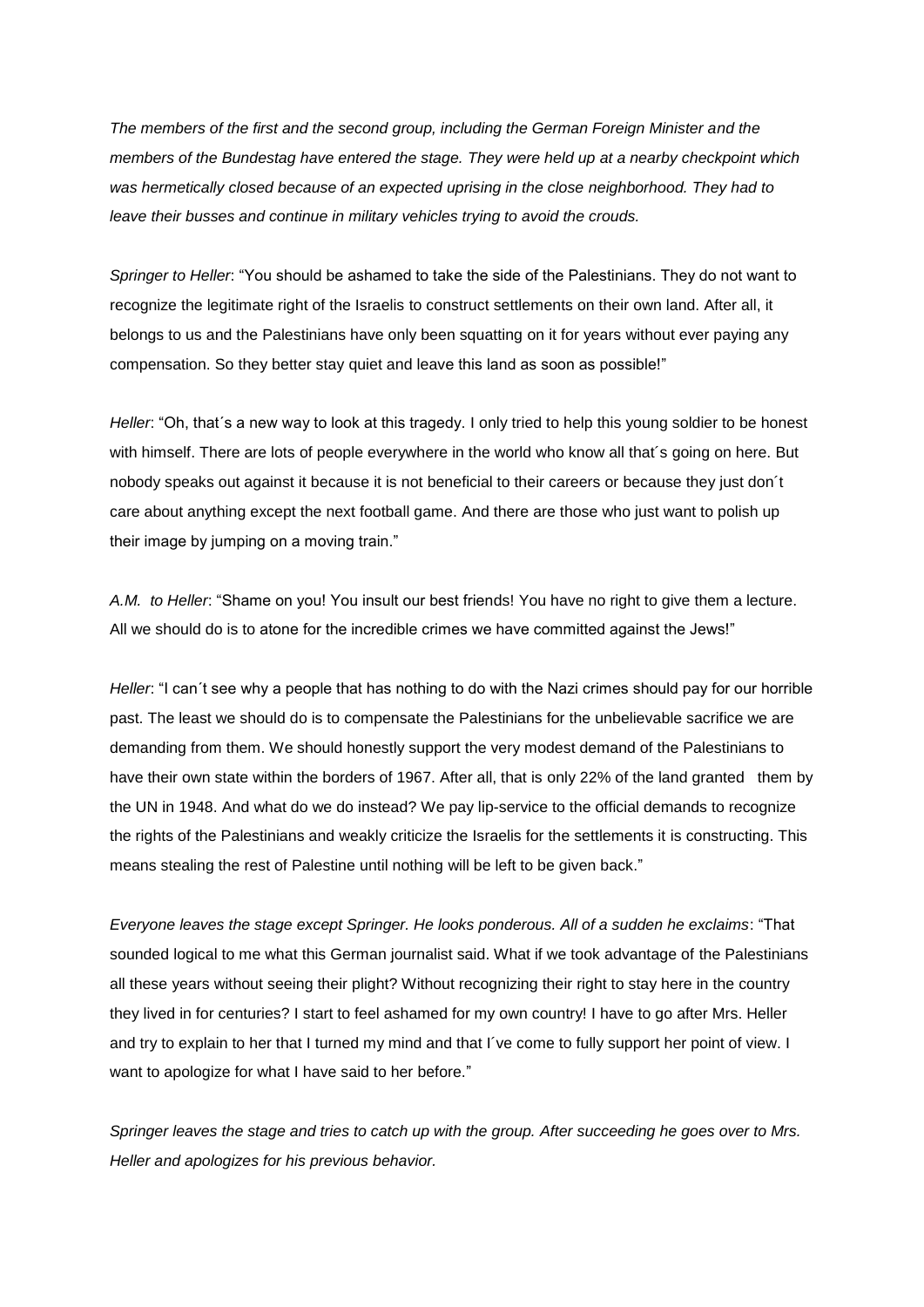*Springer to Heller*: "It took me a long time to realize that you were right in what you said about the stand of my country and that of our many supporters all over the world. I hope it isn´t too late for me to have seen this!"

*Heller*: Aren´t you afraid of what your superiors will say and of what might happen to you?"

*Springer:* I am not afraid of anything anymore. I feel as if a large burden fell off of me. I had never felt too much at home in the official role I had to play. Maybe that caused me to change my mind a hundred percent. Say, can I do anything for you before we get back to Jerusalem?"

*Heller*: "I guess we better stay with the group before we get caught in the crowds that appear everywhere around us."

*Springer*: "Alright, let´s go after them. I hope we still find them. We should avoid any dangerous situations. Oh, there they are! It seems they cannot go on. Something must be in their way."

*Heller*: "Let´s run and see!"

*All three groups stand close together. There is a place with a flag pole in the middle of it. The student Leyla joins them together with her mother. A group of soldiers is trying to keep them away from the crowd.*

*Leyla*: "We are standing around here while our homes are destroyed everywhere you look. Maybe they push us over the border never to come back. Maybe they throw us into prison. My father has been in there for one year already. What´s left of him may come free in three years or earlier if he signs a paper that he is going to leave the country on his free will. My mother is dying with grief! Nothing can hold us back*!" Leyla kisses her mother and goes up front together with a young boy. The mother covers her face with her hands and cries.*

### **Fifth Scene**

A place and a flag pole in the middle. Two soldiers appear. Several Arabs cross the stage. The soldiers stand in their way so they have to go around them. Loud singing in the background.

*First soldier*: "They want to get their revenge now."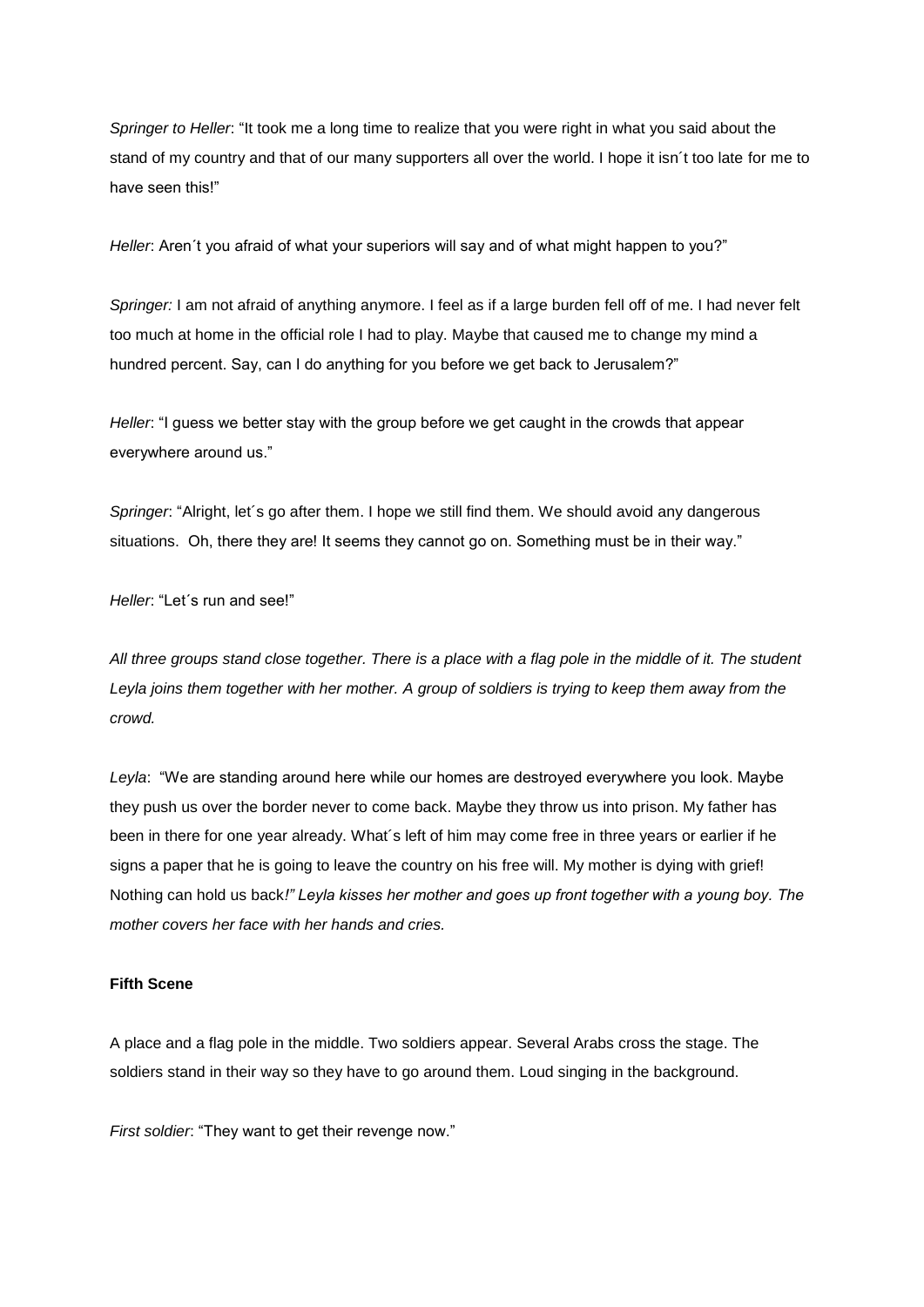*Second soldier:* "That´s for sure now. Be on your guard and watch what is going on behind you. Don´t let any of these monkeys get behind your back!"

*First soldier*: "They will keep up resistance until they understand that they desecrate the ground of this Holy Land by their mere presence."

*Second soldier*: "What bothers me most of all is this damn singing. When this Arab Dudelei hits my ears I feel as if I were not in my own land. Your American accent also drives me crazy, but at least you belong here."

*First soldier*: "We are here by the command of God: ´Come and move into the land that I will show you´"

*Second soldier*: "What happened to me yesterday. I stand here on guard all peacefully with two of my comrades when a whole horde of them came running toward us like out of the jungle. They gave us the stinky finger and began to bawl. We selected two of them and began to blow them up a bit. The one spit at me the other just greened and began singing again. At that point we had to interfere, of course. They had to let down their pants and run around on all fours."

*First soldier"*: "Oh, how funny, I could die with laughing!"

*Second soldier*: "Then I took a cucumber out of my food bag. ´Push it up your ass, you noisy brat´"! First he didn´t want to, but then I got some movement into his black saucer eyes. The other one was more willing to cooperate. With a bit of encouragement on my part he got the thing in deeper and deeper. Then I said `take it out again´. To hell with you! I never laughed so much!"

*First soldier*: "And if they start kicking against us again today?"

*Second soldier*: "Command are coming today from all up, from the Minister of Defense personally and it says: Anyone who wants to rebel will get his bones broken!"

*First soldier*: The bible does not tell us that we are a good people. It says that we are a holy people with a mission: to make this land fertile, build up the temple again and clean the country of all strangers."

Second soldier: "Life on this earth consists of strife and war among the nations. The future of my country lies in my gun.!"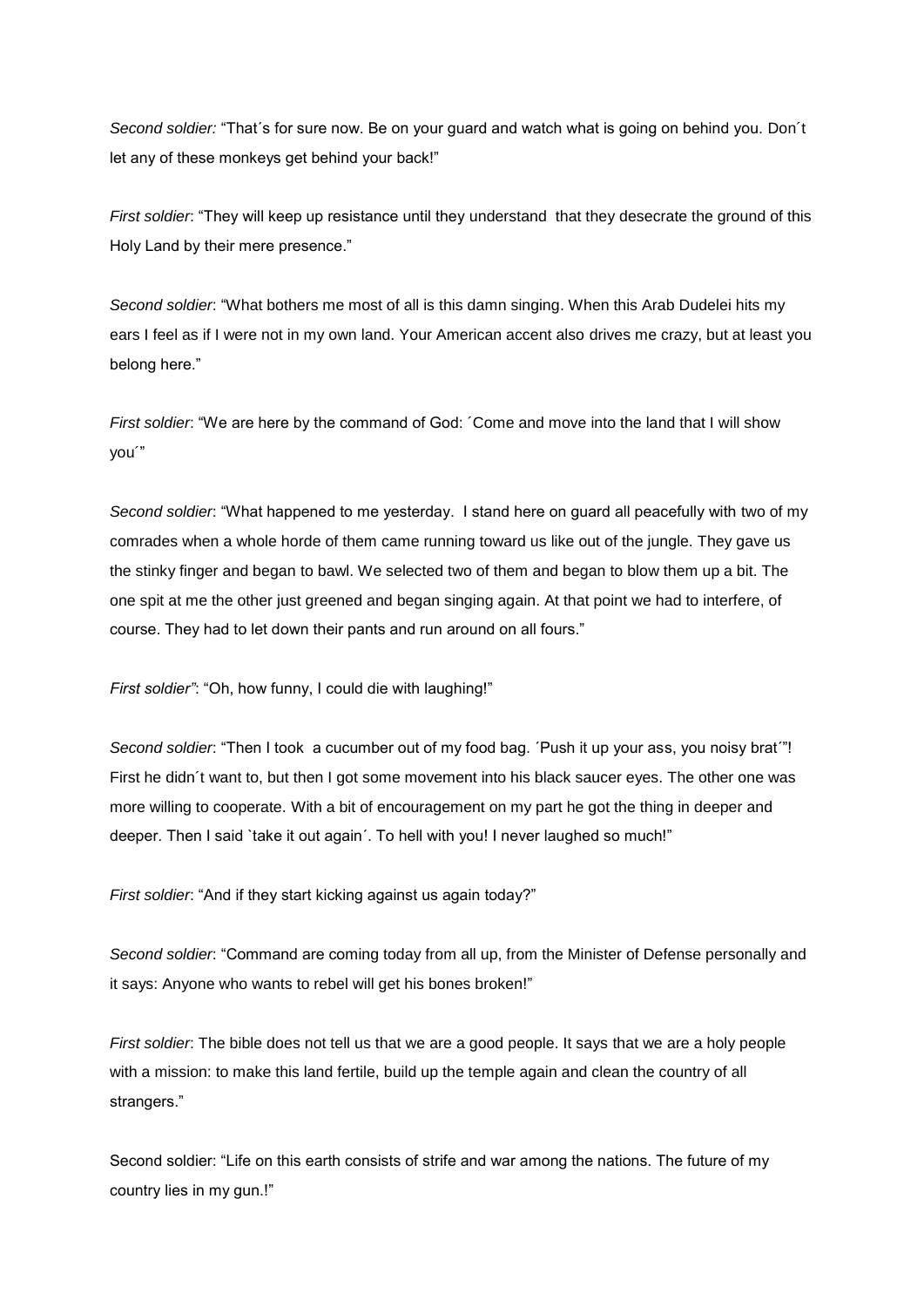*Both go off stage. In comes Leyla with some boys. She is holding a Palestinian flag. She hands it to one the boys who climbs up the flag pole and fastens the flag. In come more Palestinians, the German Foreign Minister with his crew and Mrs. Heller with Springer.*

*One of the boys*: "Watch out, they are coming!"

*The Palestinians begin to sing*:

**Our flag flies like a flame**

**Like a greeting to Palestine**

**She is like a kiss to our darling**

### **She flies up there for everyone to see**

### **So that also our sovereigns understand**

### **That we are at home here**

*Soldiers come in. They see the flag.*

*First soldier*: "Singing is prohibited.!"

*Second soldier*: "Shut up! Piss off!"

*The Palestinians continue to sing. One of the soldiers begins to shoot at the flag. After a few shots the singing stops. The Palestinians count the shots aloud. The soldier stops shooting, grabs one of the boys and forces him to climb up the flag pole.*

*First soldier*: "Get it down!"

*The boy climbs up to the flag and kisses it. The boy comes down without the flag and tries to save himself with a running jump. Leyla pushes the soldier away. He grabs her by the hair but he loses his cane. The cane lands in front of the Foreign Minister´s feet.*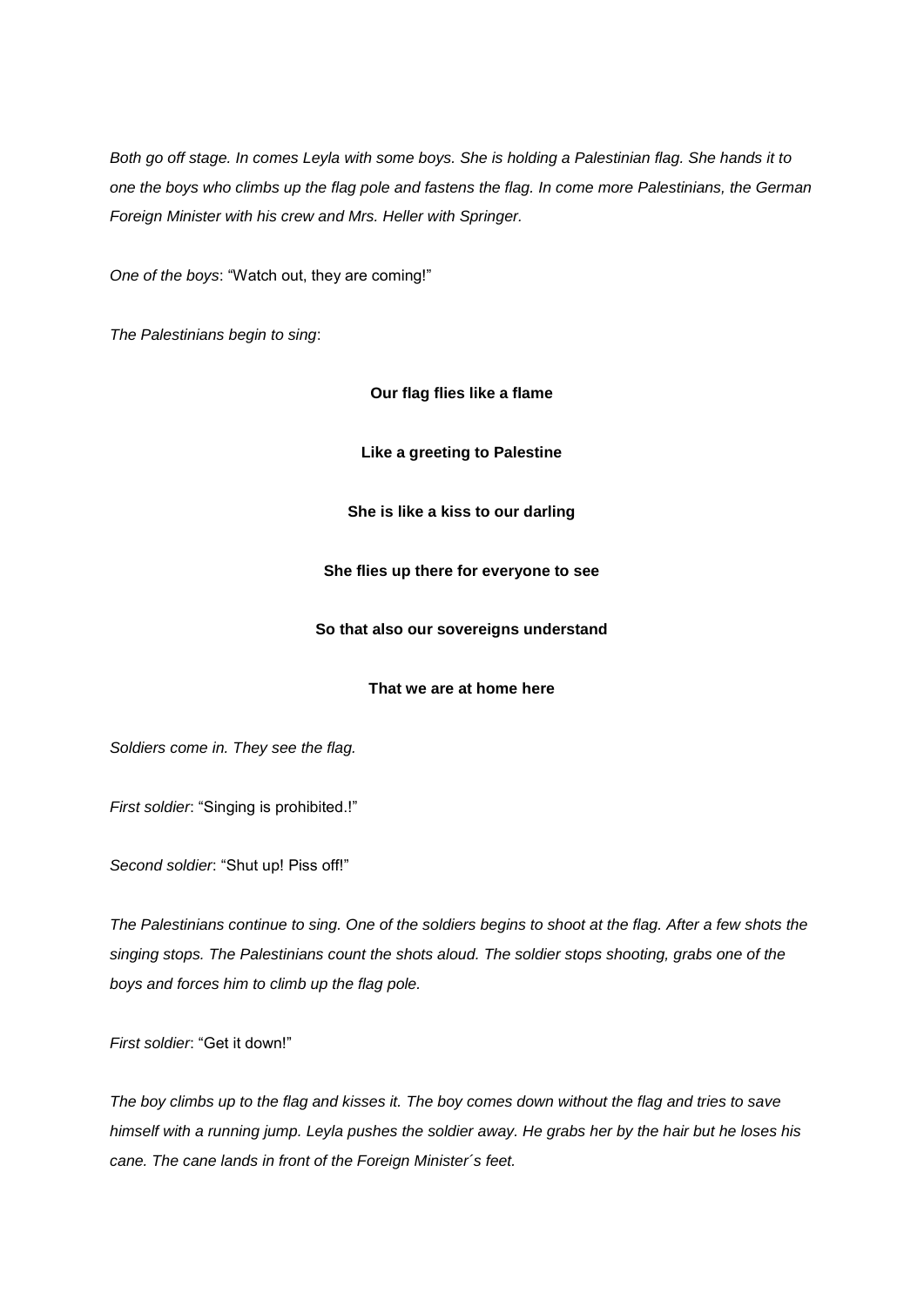*First soldier*: "Hand it over! I´ll smash her!"

*A lot of shouting. The F.M. picks up the cane and hands it over to the soldier. Heller tries to protect Leyla but she is pushed down. The soldier grabs Leyla by the hair and starts beating her. Springer interferes. The other soldier hits him on the head and he goes down. At the same time the second soldier keeps the others at bay with his gun.* 

*F.M.to his entourage*: We got to keep out of this!"

*The soldier drags Leyla up front by the hair and lets her drop on the ground. The crowd approaches the girl while stretcher-bearers come and carry Leyla away. The boys are crying. The soldiers chase away the Palestinians.*

*First soldier to the second*: "They think they could make fools out of us! Who they think they are! I even held myself back!"

*Second soldier*: "They are just getting away with murder! They behave as if the land belonged to them! The sooner they hit the road the better!"

### *Both soldiers off.*

*Heller*: "This brutal guy hit the girl till she fell down and that in front of every one´s eyes!" Looking *at the F.M.* "And you, you were only standing around looking. How for goodness sake could you pick up the cane for him and give it back to him?"

F.M. Well, it did belong him! What he did with it afterwards is none of our business!"

*Heller*: "But the poor girl! He smashed her head!"

*F.M.*: "That´s too bad, I don´t feel guilty. I only did my duty."

*Heller*: "How can you say anything like that?"

*F.M.*: "You seen to put our obligation to Israel in question! That is straight out cynical! Also you are obliged to Israel, if you want it or not. You are a German."

*Heller*: "Am I guilty for what was done to Jews more than half a century ago? I don´t feel guilty!"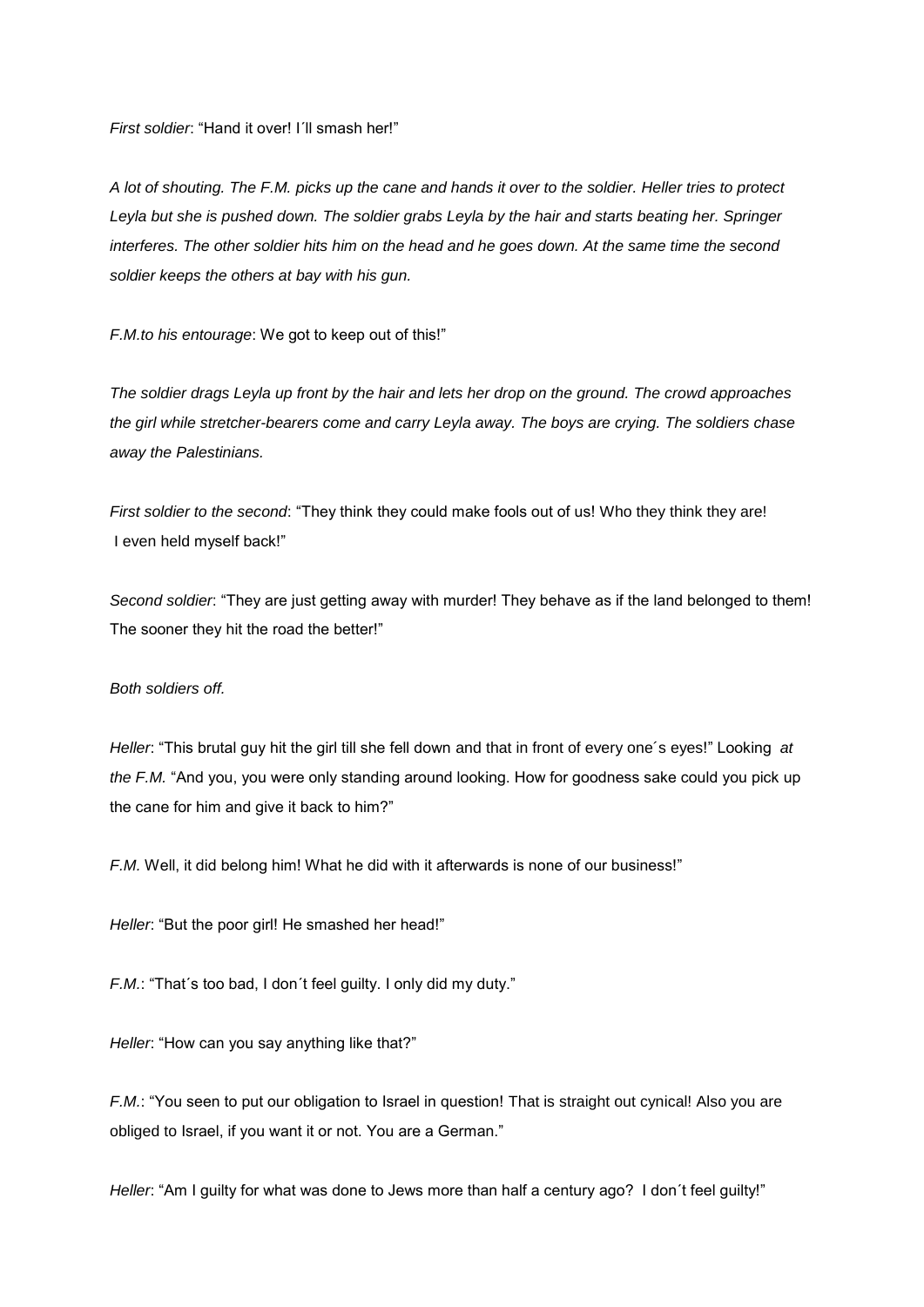*Springer*: "You are right! The philosophy of the occident demands that only the ones who committed the crime are responsible for it. A child is neither responsible nor guilty for the crimes of its parents. Nobody would have the crazy idea to hold present day Americans responsibly for wiping out the Indians and putting the survivors into reservation camps. Jews and Soviets had the most responsible positions in the Russian Secret Service which was responsible for the mass murder in the thirties. The majority of the Russians and Jews living in Russia at that time are not considered guilty or responsible for these crimes. Not to speak of the later generations. Don´t you want to let that hold for your own people?

*A.M.*: That all sounds very scholarly. I don´t know where you picked up these scholarly phrases. As to myself, I reject your views wholesale! All I rely on is my inner voice. I don´t have to blame myself for anything!"

*Mrs. Tawil comes stumbling in*:"My darling! She does not live anymore!"

*Tawil*: "I still held her hands which were getting colder and colder, her face became white as a sheet! I kissed her a last time! The beautiful died with her! I don´t know how I can go on." *She touches Heller and Springer*: "You both have tried to save her, I thank you for that."

*Springer*: "This is a bitter day! How many people must be killed yet, how many? Before these gapers will interfere and hinder these brutes to stamp the Palestinians into the ground?